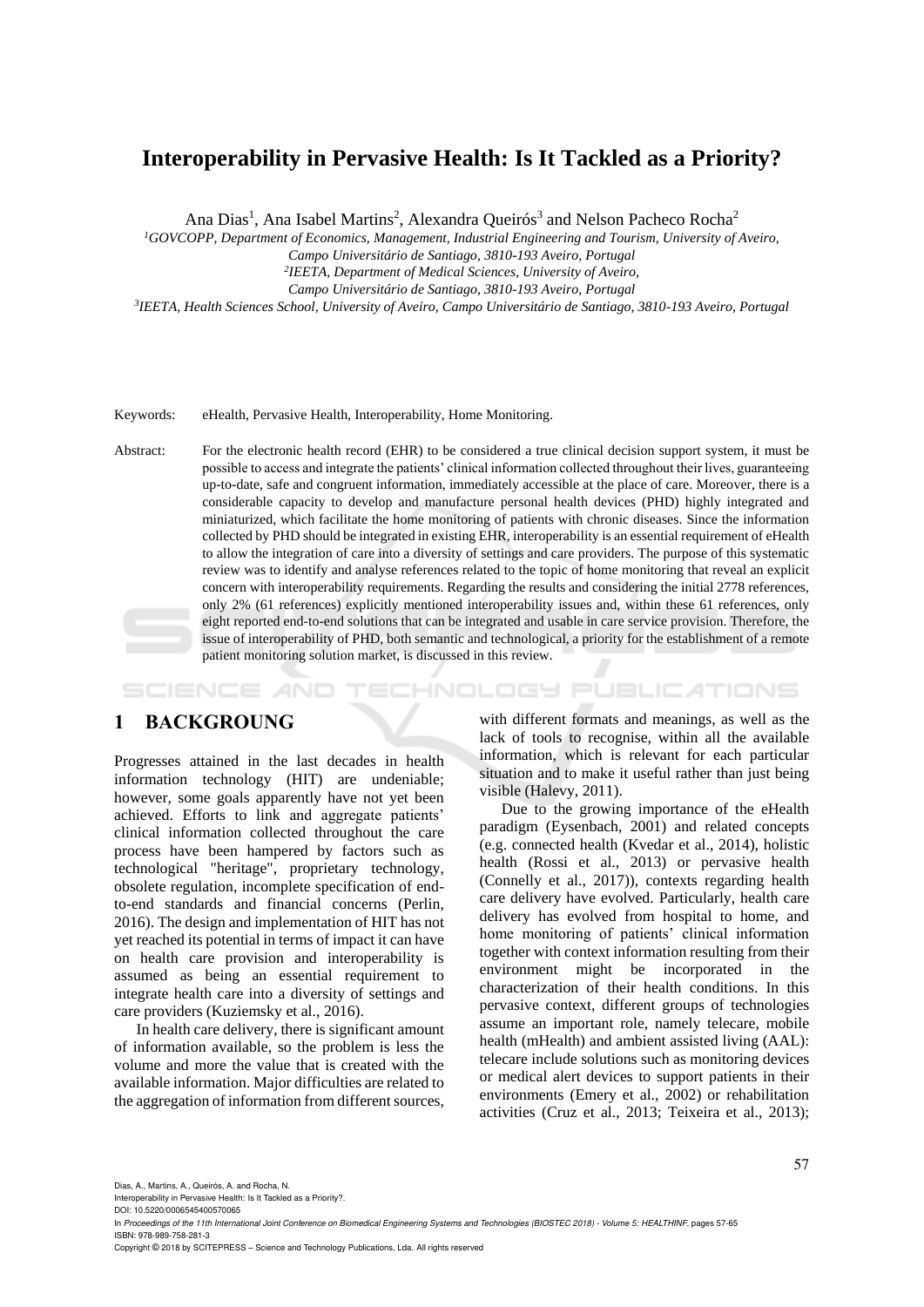mHealth is related to the use of mobile communication devices for the health care provision (WHO, 2011); and AAL intends to respond to the specific needs and major diseases of older adults in their domestic spaces, increasing their autonomy, confidence and participation ability (Queirós et al., 2015).

The information is no longer stored and exclusively managed by the electronic health records (EHR) of the health care institutions. Although EHR are adequate for the presentation of information from patients, collected and aggregated in local HIT, the reality is that the provision of health care is not restricted to an institution or even to a single care provision system (Queirós et al., 2013). All caregivers need comprehensive, up-to-date, safe and congruent information from the patient, immediately accessible at the place of care, to ensure the highest levels of clinical quality. For instance, when considering the home monitoring of a patient with a chronic disease (e.g. diabetes, heart failure or chronic obstructive pulmonary disease), the resulting monitoring information should be distributed within an information network ranging from clinicians, social care network, and family members to the patients themselves. These requirements promote the emergence of new technological approaches such as personal health record (PHR) (Krukowski et al., 2015) that aimed at electronic management of information between the patients and their formal and informal health care providers, and that might contribute to the availability of the patients' clinical information that is collected throughout their lives (Halevy, 2011).

However, the implementation of this vision is bounded by a set of problems: for instance, clinical information is blocked in HIT silos, generated and stored in different systems that either do not communicate with one another or are unable to synthesize information to make it meaningful and usable. Therefore, interoperability must be ensured, in terms of communications protocols and semantic normalization, between a wide range of information sources and eHealth applications. Hence, initiatives efforts carried out by international institutions such as the Continua Health Alliance, the Health Care Information and Management Systems Society (HIMSS), the National Institute of Standards and Technology (NIST), and the Integrating the Healthcare Enterprise (IHE) are crucial to overcome interoperability difficulties and to promote a homogeneous eHealth ecosystem (Aragüés et al, 2011).

Given this background, the main purpose of the systematic review reported in the present article was to explore if interoperability is a real concern when developing concrete pervasive solutions (e.g. telehealth, mHealth or AAL applications) to gather patients' information, both clinical and contextual information.

## **2 METHODS**

The purpose of this systematic review was to identify and analyse in more detail references related to home monitoring, which reveal an explicit concern with interoperability requirements. The general goals of this systematic review were to identify, within the selected references, how interoperability is addressed in the solutions being proposed, how they are validated and if there is effective technological and semantic interoperability. The ultimate goal of this analysis was to assess if, in addition to allowing information sharing, the solutions proposed are able to produce meaningful and contextualized information that can be integrated into EHR, that is, if the information they collect is qualified to be integrated and usable in the care service provision. Moreover, if this is the case, it is important to identify standards that are most commonly used.

# **2.1 Study Design**

Considered the aforementioned purposes, the systematic review of the present study was informed by the following research question: is there an explicit concern related to interoperability during the development of new eHealth applications to gather patients' information in their home environments?

Within references selected as expressing an effective concern related to interoperability, some sub-questions were raised:

- What are the problems being addressed?
- Which types of interoperability computational support were provided?
- How the proposed solutions addressed interoperability?
- Which technical implementation has been used?
- Which methods were used to validate the proposed interoperability implementations?
- Is the resulting information ready to be integrated into the health care service provision? If yes, which standards are being used?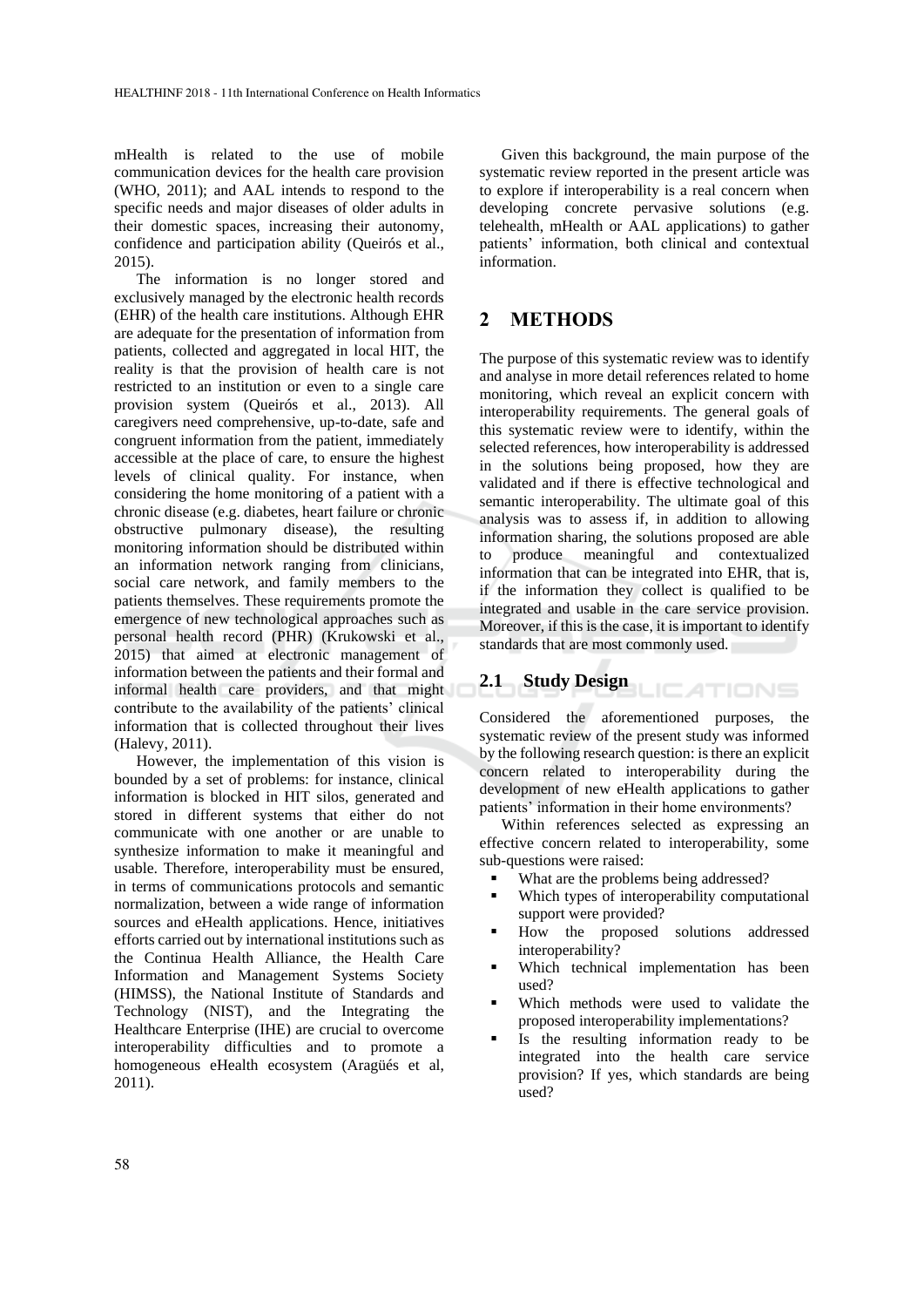To achieve these goals, initially, a systematic review of literature published between 2011 and 2016 was performed.

Exclusively the references that had the keywords "interoperability" or "interoperable" in title or abstract were considered for further assessment and classification, being excluded the first group of references.

Subsequently, the references included for analysis were assessed and some more were excluded reflecting specified criteria, which is described below. The remaining references were then categorized according to the degree of significance to answer the questions posed within this research, that is to say the option was to analyse in greater detail the references that proposed solutions in which it was considered relevant that the information produced could be integrated into the health care service provision.

The methods used to conduct this systematic review of literature as well as the subsequent categorization of search results is described in the following subsections.

## **2.2 Data Sources and Searches**

The research was carried out using the Scopus, Web of Science and IEEE Xplore Digital Library databases, in the publications titles, abstracts and keywords.

The keywords used in the search, simultaneously, were: "monitoring" and "pervasive health", since these are the topics around which it is important to evaluate the centrality of the interoperability issue. Pervasive health is seen as a contribution to a more personalized model of care allowing individuals to be more actively involved in their care process. A classic pervasive health care application is home monitoring of health conditions, particularly patients with chronic diseases. However, it is important to note that pervasive health is more than monitoring applications as it can also include preventive applications (e.g. elderly people to live independently) (Queirós et al., 2015).

The remaining keywords were: "mobile health", "mhealth" and "ambient assisted living". These keywords were combined so that at least one of them corresponded to the subject of the search.

## **2.3 Inclusion and Exclusion Criteria**

References with no author, no abstract, not written in English, duplicates and editorials were excluded. References selected for review were all written in

English and all who had a date of publication between 2011 and 2016. Then, all the references that did not explicitly mention the "interoperability" or "interoperable" keywords in tittle and/or in abstract were also rejected.

Subsequently, within the references' full texts revised, those that corresponded to items out of ambit of this systematic review were also excluded. Then, in the group of references within the scope of this systematic review, were also identified and excluded those references that corresponded to categories to be rejected in view of the objectives of this analysis, specifically: overviews, political perspectives, position papers, reviews and systematic reviews.

Then, the remaining references were clustered in ascending order of importance for this study: connection between devices; intermediate components between devices and client applications for handling the storage and sharing of the information being gathered (e.g. architectures, gateways, middleware or data hubs); intermediate components but incorporating medical devices specificities; and end-to-end solutions.

## **2.4 Study Selection**

After the first screening, one author assessed all titles for relevance. Those clearly not meeting the inclusion criteria were removed.

Afterwards, the abstracts of the retrieved articles were assessed against the inclusion and exclusion criteria, by two authors. Any disagreements were discussed with a third reviewer and resolved by consensus. Abstracts were then subject to a first classification and grouping.

Finally, the references that were selected by the superior interest for this study were gathered and analysed in more detail. Two authors, according to the outlines criteria, then assessed again these full texts thought to be of relevance, and any divergences were also discussed with a third reviewer and agreed by consensus.

## **3 RESULTS AND DISCUSSION**

This systematic review followed the guidelines of the Preferred Reporting Items for Systematic Reviews and Meta-Analyses (PRISMA) (Moher et al., 2009) as described in Figure 1.

A total of 2778 references were retrieved from the initial search of the selected databases. Then, 2717 of these references were rejected because they did not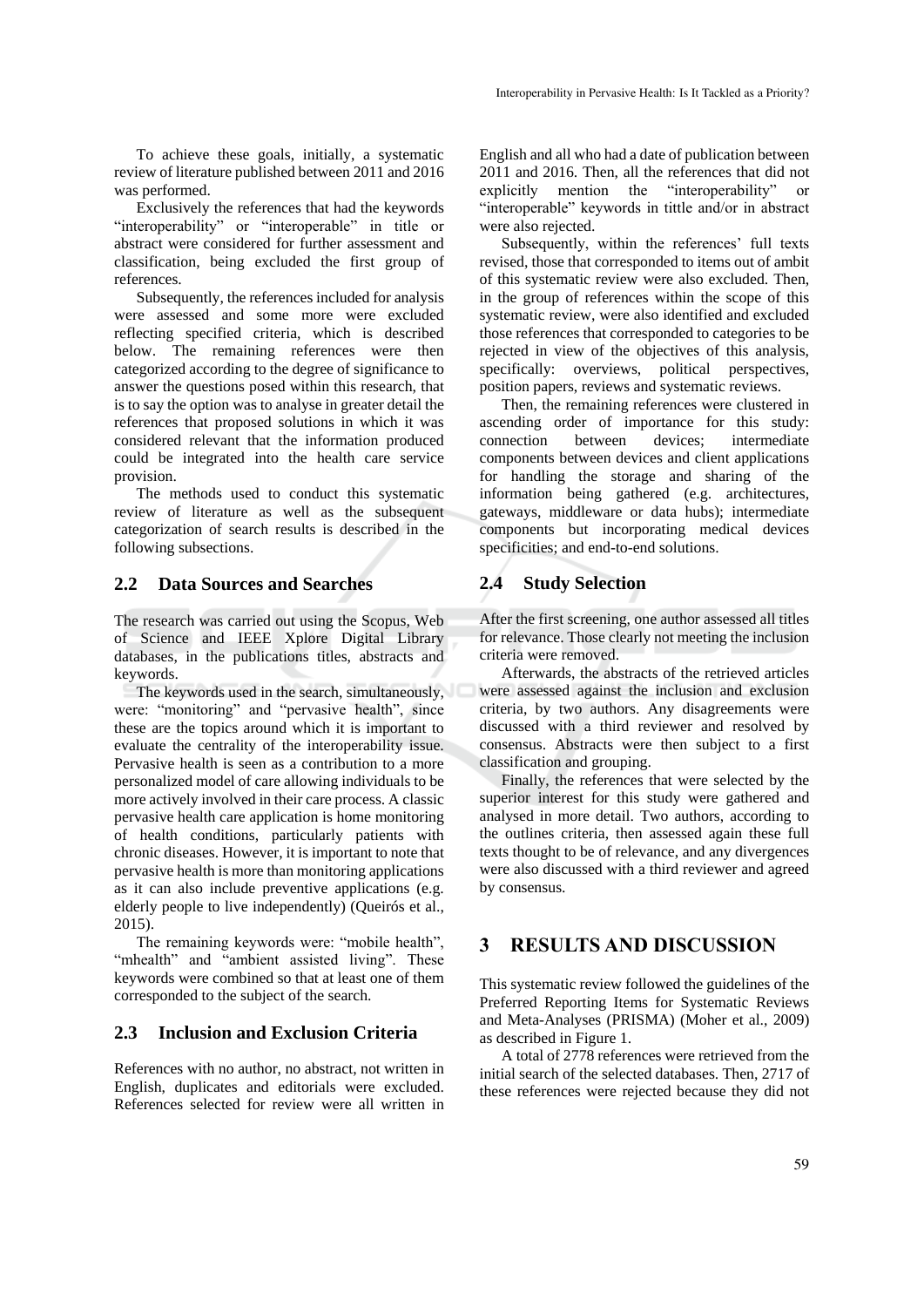explicitly mention "interoperability" or "interoperable" in the tittle and/or in the abstract.



Figure 1: PRISMA flowchart.

Afterwards, by reviewing these 61 references' full-texts, 31 were excluded: the first 17 references grouped and classified are articles assumed as out of the scope of this study; other cluster  $(n=14)$  are references that, although within the ambit of the present analysis, were also excluded because they correspond to position papers  $(n=5)$ , systematic reviews  $(n=3)$ , reviews  $(n=1)$ , overviews  $(n=2)$  and political standpoints (n=3).

The remaining 30 references were first clustered in ascending order of importance for this study: five references deal with the connection between devices; 14 references are related to the intermediate components between different types of sensors and the client applications for handling the storage and sharing of the devices' information; three references are similar to the previous, but incorporating medical devices specificities; and the latter cluster (eight references) comprises the references that propose end-to-end solutions.

The group of references related to the connection between devices (n=5) include those that describe solutions providing communication protocols to network sensors. The remaining three categories have an ascendant interest to answer the questions raised in this systematic review, going from ways to guarantee connection between sensors to end-to-end solutions. The group of 14 references contains articles that report solutions with different designations (e.g. architectures, gateways, middleware or data hubs) but with the same purpose, which is to aggregate data from various sources to provide it in an integrated way to client applications. These references, although being related to health care applications, they do not

allude to interoperability standards used in health care applications. As for the three references incorporated in the other cluster, they describe the same type of solutions proposed in the last group, but explicitly referring the use of health care standards.

Finally, the references that were selected by the superior interest for this study  $(n=8)$ , because referring to end-to-end applications, allowing connections to EHR and based on standards such as Health Level Seven (HL7), were analysed in more detail in the study reported by the present article.

#### **3.1 Characteristics of the Studies**

Within the 30 references selected and categorized according to the degree of relevance for this systematic review, there are several aspects to be highlighted and analysed in this section.

Five references (Elsaadi et al, 2016; Escobar et al., 2015; Fong, 2011; Grossi et al, 2012, Palma et al., 2016) describe solutions providing communication protocols to connect a large number of sensors.

Fourteen references report solutions to aggregate data from various sources to provide it in an integrated way to client applications (Carr et al., 2013; Costa et al., 2014; Denkovski et al, 2015; Ding et al. 2016; Ferreira et al., 2012; Kilintzis, et al., 2013; Norgall et al., 2013; Pradilla et al, 2015; Rossi et al., 2014; Ruiz-Zafra et al., 2013; Smirek, et al., 2016; Su et al., 2011; Xiao et al., 2016; Woznowski et al., 2015). These articles, though being related to health care applications, they do not allude to interoperability standards used in health care, inhibiting the information that is produced from being integrated into the health care service provision. However, what is described in the type of solutions proposed in three references (Damas et al., 2013; Norgall et al., 2012; Pereira et al., 2014), explicitly refer the use of health care standards, considering the specificity of medical devices (e.g. the already established ISO/IEEE 11073 standards-based Continua personal health ecosystem - X73 protocol (Damas et al., 2013)).

The main problem being addressed here is the lack of interoperability among different levels of available technologies which restricts a wider deployment among intermediate and end-users (Pereira et al., 2014), therefore the demand for interoperability among devices is emphasized as most commercially available devices include their own software and communication protocols, which cause serious problems and hinder the application of a standard (Damas et al., 2013). Therefore, the shortfalls of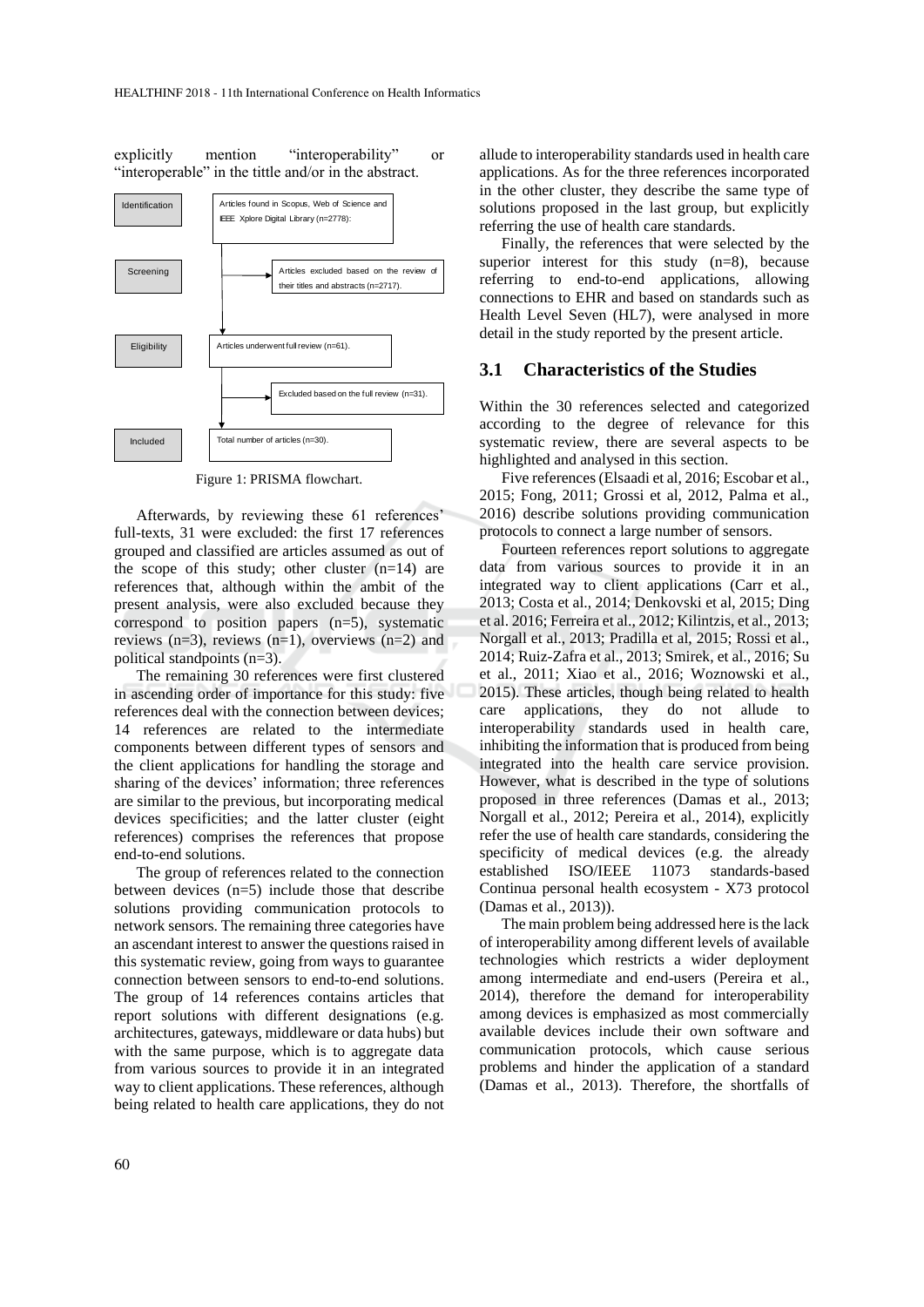dominating insulated available products are highlighted (Norgall et al., 2012).

To address interoperability, the references reported different communication protocols, including Bluetooth Health Device Profile (HDP) (Pereira et al., 2014) and Open Services Gateway initiative (OSGi), a framework for modular systems that simplifies building, deploying, and managing complex applications. OSGi is complemented with the X73 standard data model, which allowed, for instance, the modelling of the information being gathered (Damas et al., 2013) so that the information resulting from different AAL systems might be integrated (Norgall et al., 2012).

Concerning the type of interoperability computational support, different solutions' designations are reported although they pursue the same objective, which is the aggregation of data from multiple sources to provide them in an integrated way to client applications*,* namely: architectures (Costa et al., 2014, Ding et al., 2016, Norgall et al., 2013, Ruiz-Zafra et al., 2013; Xiao et al., 2016; Woznowski et al., 2015), gateways (Costa et al., 2014, Denkovski et al, 2015, Ding et al., 2016, Smirek, et al., 2016), middleware (Carr et al., 2013, Kilintzis, et al., 2013) or data hub (Woznowski et al., 2015).

Regarding the validation of the proposed interoperability solution, the following methods are reported: prototype (Ruiz-Zafra et al., 2013; Xiao et al., 2016), case study (Kilintzis, et al., 2013; Pradilla et al, 2015), proof of concept (Costa et al., 2014) and scenarios implementation (Su et al., 2011).

## **3.2 Interoperability**

The results presented and discussed in this section relate to the eight articles (within the 61 references assessed for inclusion) that have been highlighted by this systematic review. These eight articles correspond to end-to-end solutions and they report an effective concern related to the interoperability issue, proposing concrete solutions to ensure that the information produced could be integrated into the health care provision, as summarized in Tables 1, 2 and 3.

Concerning Table 1, it gives a global perspective on how the subject of interoperability is addressed in the references analysed herein, namely the problems to be solved, the interoperability computational support and the proposed technical solutions. In particular, and with regard to the problems addressed in literature, one of them are the difficulties experienced in the sharing of information between

personal health devices (PHD) and care providers. This reinforces the need to provide data in proven standard form (Mihaylov et al., 2015), as well as the requirement to ensure the interoperability of various PHD and EHR for continuous self-management of chronic disease patients. However, reliability, interoperability, and scalability between different PHD imply additional costs during the healthcare applications development (Park et al., 2016). Another difficulties that were tackled in literature was the need to integrate data from different eHealth applications, for instance to maximize the access to better therapies and advanced medical devices (Torres Zenteno et al., 2016) as well as the demand for the information sharing between the PHR and the EHR, namely to allow patients to alert health care professionals automatically in real time when necessary (Galligioni et al., 2015).

Considering the references which were subject to a depth analysis (Alberts et al., 2014; Galligioni et al., 2015; Gietzelt et al., 2014; Jung et al., 2014; Lee et al., 2013; Mihaylov et al., 2015; Park et al., 2016; Torres Zenteno et al., 2016), in all the solutions reported the focus is on guaranteeing integration of information, being reported in every case that the resulting information is ready to be integrated in the health care service provision. However, concerning this issue, in some cases this is more explicit and detailed (Lee et al., 2013; Mihaylov et al., 2015; Park et al., 2016; Torres Zenteno et al., 2016) than others (Alberts et al., 2014; Galligioni et al., 2015; Gietzelt et al., 2014; Jung et al., 2014).The integration of information from existing eHealth applications to provide integrated data analysis is a central concern (Alberts et al., 2014).

In particular the demand to ensure interoperability of various PHD and EHR for continuous monitoring and self-management of patients with chronic diseases (Galligioni et al., 2015; Gietzelt et al., 2014; Jung et al., 2014; Lee et al., 2013; Mihaylov et al., 2015; Park et al., 2016; Torres Zenteno et al., 2016).The need to provide sensor data in proven standard form is denoted, as the existing coding systems do not appear to be sufficient to encode the data resulting from a variety of sensors (Gietzelt et al., 2014). Thus, current solutions are considered to lack interoperability and obstruct the establishment of a remote patient monitoring solution market (Mihaylov et al., 2015).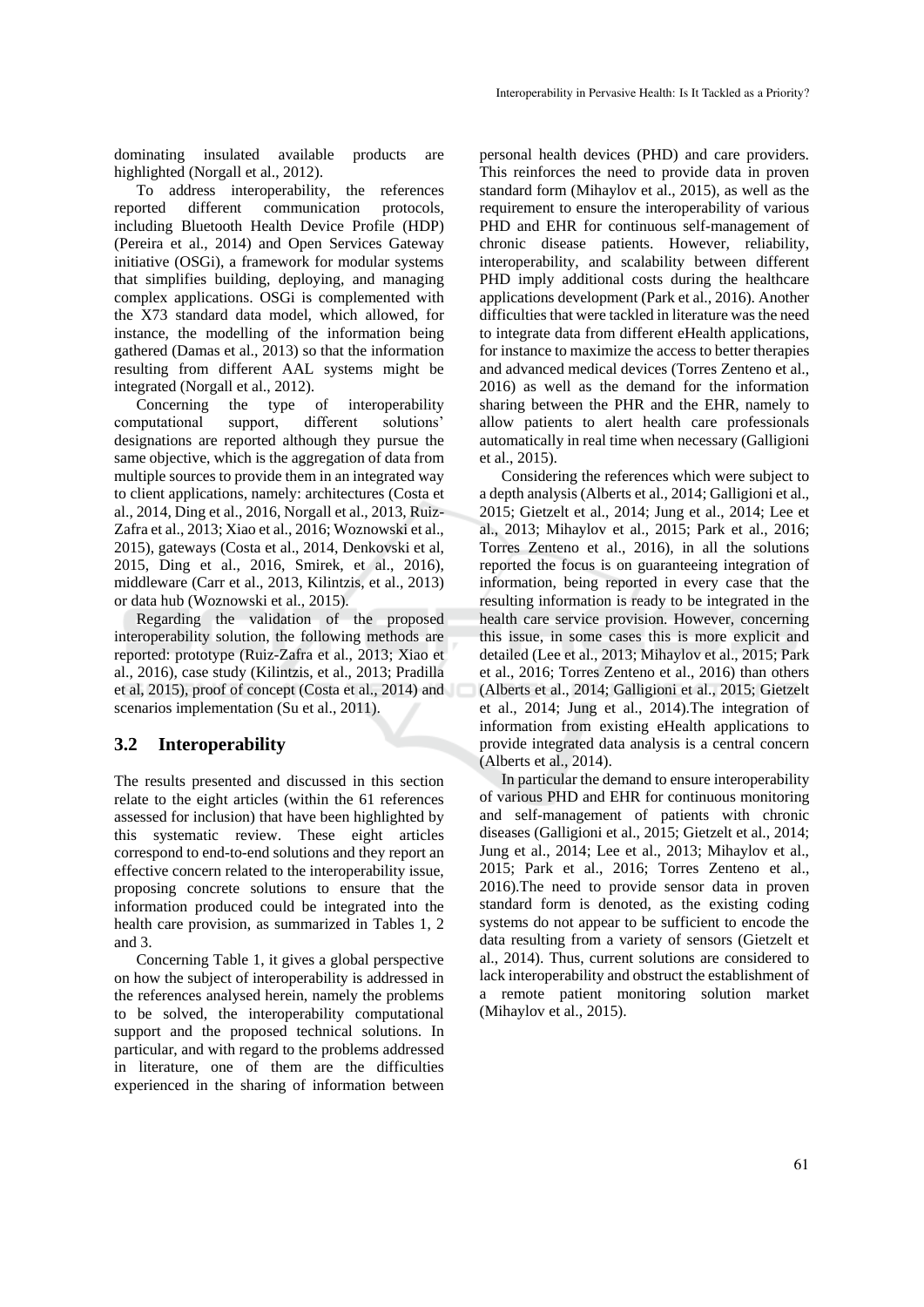| <b>ID</b>                   | Problem addressed                                     | Interoperability<br>computational support | Proposed solutions                                                                                                                                                                                                                                         |
|-----------------------------|-------------------------------------------------------|-------------------------------------------|------------------------------------------------------------------------------------------------------------------------------------------------------------------------------------------------------------------------------------------------------------|
| Lee et al., 2013            | Sharing of information from<br>PHD to care providers. | Middleware                                | A multi-agent platform that transmits patient clinical<br>data for services based on interoperability standards.                                                                                                                                           |
| Alberts et al., 2014        | Information sharing between<br>eHealth applications.  | Middleware                                | An Integrated eHealth platform that consists of two<br>sub-platforms: the health integration and analysis sub-<br>platform and the communications sub-platform.                                                                                            |
| Jung et al., 2014           | Information sharing between<br>PHR and EHR.           | Application                               | A mHealth application that interfaces with hospital<br><b>EHR</b>                                                                                                                                                                                          |
| Gietzelt et al., 2014       | Information sharing between<br>eHealth applications.  | Architecture                              | Centralized registration of placeholder-documents<br>together with a decentralized data storage at peoples'<br>home.                                                                                                                                       |
| Galligioni et al., 2015     | Information sharing between<br>PHR and EHR.           | Architecture                              | Web-based, multi-tier architecture with the following<br>components: electronic oncological patient record<br>(eOPR), RFID bar code reader, bar-coded drug labels,<br>disposable RFID bracelets for patients, RFID tags for<br>nurses and a mobile device. |
| Mihaylov et al., 2015       | Sharing of information from<br>PHD.                   | Application                               | Design and implementation of an interoperable,<br>intelligent caring home system offering personalized<br>context-aware applications.                                                                                                                      |
| Torres Zenteno et al., 2016 | Information sharing between<br>eHealth applications.  | Platform                                  | A technological platform that supports the predefined<br>process following an interoperability model based on<br>standards and implemented by a service-oriented<br>architecture.                                                                          |
| Park et al., 2016           | Sharing of information from<br>PHD.                   | Application                               | The application for continuous self-management of<br>chronic disease patients that communicates with PHD.                                                                                                                                                  |

## Table 1: Problem addressed, solution and computational support.

Table 2: Standards being reported.

| <b>ID</b>                                                        | Standards used for integration                          |
|------------------------------------------------------------------|---------------------------------------------------------|
| Alberts et al., 2014; Jung et al., 2014; Galligioni et al., 2015 | Not reported                                            |
| Gietzelt et al., 2014                                            | HL7 CDA; HL7 Arden syntax; SNOCAP-HET; MOTT<br>protocol |
| Lee et al., 2013                                                 | HL7 V2.5 Messages                                       |
| Mihaylov et al., 2015                                            | <b>HL7 V3 CDA; X73</b>                                  |
| Park et al., 2016                                                | HL7 V2.6; CCR; CCD; X73; HDP                            |
| Torres Zenteno et al., 2016                                      | <b>CEN/ISO 13606: IHE</b>                               |

#### Table 3: Validation.

| ID                                      | Validation       |
|-----------------------------------------|------------------|
| Alberts et al., 2014; Jung et al., 2014 | Not reported     |
| Galligioni et al., 2015                 | Laboratory tests |
| Gietzelt et al., 2014                   | Future work      |
| Lee et al., 2013                        | Meaningful use   |
| Mihaylov et al., 2015                   | Proof of concept |
| Park et al., 2016                       | Clinical trial   |
| Torres Zenteno et al., 2016             | Simulation       |

 $\equiv$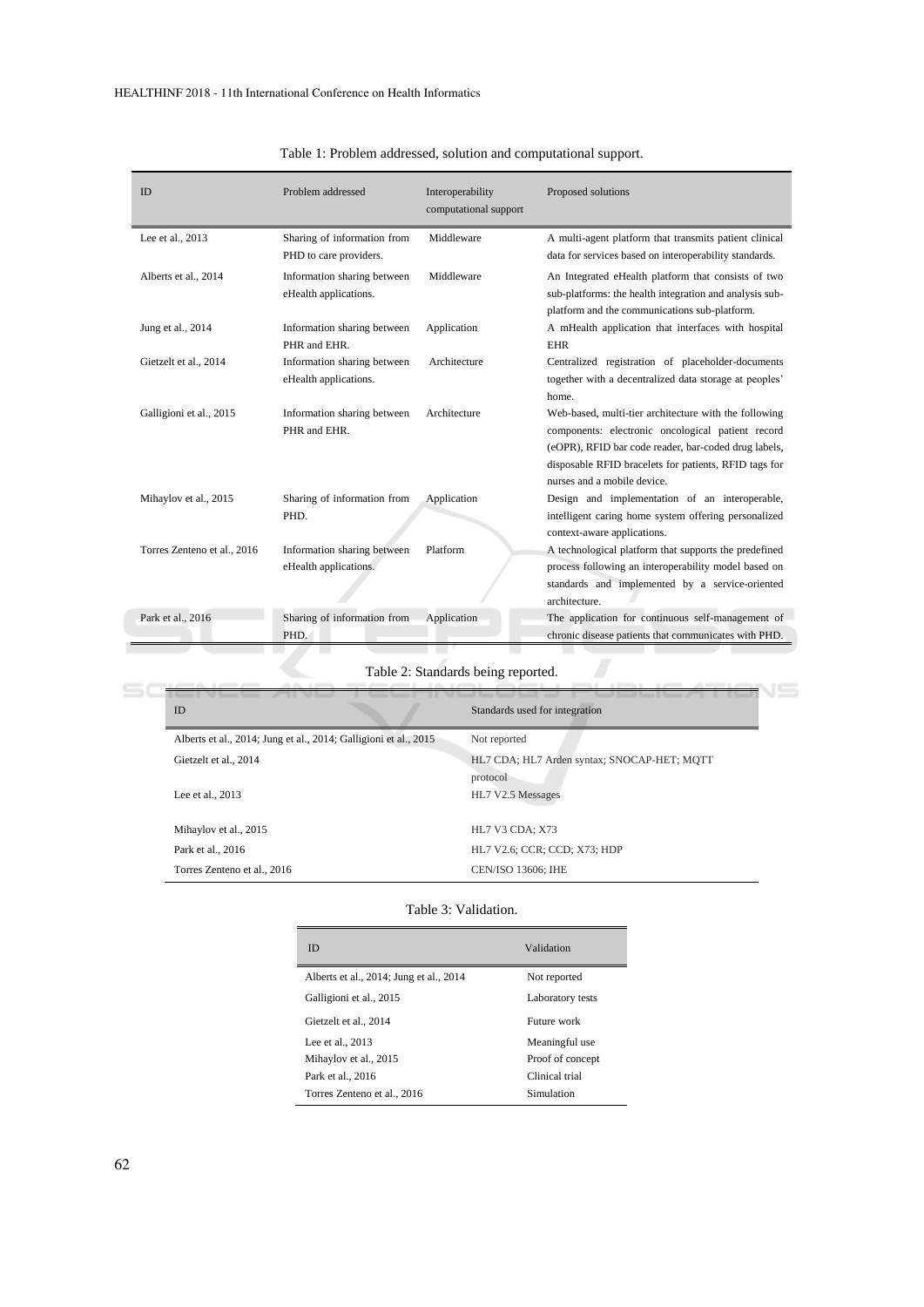Three references are particularly focused on the need to find more advanced solutions to guarantee interconnection with the EHR as well as to improve, optimize and reduce the time in care in particular pathologies, specifically diabetes (Jung et al., 2014), cancer (Galligioni et al., 2015) and stroke (Torres Zenteno et al., 2016).

In order to address interoperability, the reported solutions include, for instance: an application, the Self-Management mobile PHR that communicates with PHD (e.g. blood pressure monitor or pulse oximeter) that have implemented standard protocols so that stored vital signs are converted to HL7 and are transmitted to PHR (Park et al., 2016); a PHR service, interconnected with mHealth applications that use clinical information from the EHR system of a tertiary hospital to provide services to support patients with chronic diseases, such as diabetes patients (Jung et al., 2014); an architectural approach to integrate Home-Centred Health-Enabling Technology into Regional Health Information Systems, a centralized registration of placeholderdocuments with a decentralized data storage at patients' home, using the Systematic Nomenclature for Contexts, Analysis methods and Problems in Health Enabling Technologies (SNOCAP-HET), which is a nomenclature to describe the context of sensor-based measurements in health-enabling technologies (Gietzelt et al., 2014).

Regarding the standards applied in the proposed solutions (Table 2), the choice of HL7 was made in most of the solutions in which standardized solutions are reported (Gietzelt et al., 2014; Lee et al., 2013; Mihaylov et al., 2015; Park et al., 2016): X73 with HL7 V2.6 was used in two cases (Mihaylov et al., 2015; Park et al., 2016), being stated others such as Continuity of Care Document (CCD) and Continuity of Care Record (CCR) (Park et al., 2016), Message Queue Telemetry Transport protocol (MQTT) (Gietzelt et al., 2014) and the CEN/ISO 13606, which has been designed to support the semantic interoperability of the communications between EHR (Torres Zenteno et al., 2016). The standards applied were not reported in three cases (Alberts et al., 2014; Galligioni et al., 2015; Jung et al., 2014).

Finally, concerning the methods used to validate the proposed interoperability solutions (Table 3): in one of the cases, the evaluation was carried out by meaningful use (Lee et al., 2013); in another case, after laboratory tested, it was adopted as a routine in two hospitals, having also been investigated its usability and acceptance within professionals using the system (Galligioni et al., 2015); and in other cases the options were the proof of concept (Mihaylov et

al., 2015), simulation (Torres Zenteno et al., 2016) and clinical trial (Park et al., 2016). In the remaining three cases (Alberts et al., 2014; Gietzelt et al., 2014; Jung et al., 2014) the validation methods were not reported.

As an example, a clinical trial was carried out to evaluate the transmission error rate for the measured vital signs transmitted from PHD to a mHealth application and from this to PHR Systems (Park et al., 2016). Another case was the technological platform that was tested with clinician staff, researchers, electronic support staff and actors playing patients role, having been defined several scenarios to test the technological structure, being stated that, after this phase, the platform would be tested with patients suffering from clinical suspicion of stroke (Torres Zenteno et al., 2016).

## **4 CONCLUSIONS**

The first relevant conclusion concerning the retrieved references is that in all the solutions reported the focus is on guaranteeing integration of information, being stated in every case that the resulting information is ready to be integrated in the health care service provision, although in only half of the cases the details concerning this issue, are given more objectively. The integration of information from existing eHealth applications to provide integrated data analysis is a central concern and current solutions are considered to lack interoperability and obstruct the establishment of a remote patient monitoring solution market.

The design and implementation of eHealth applications has not yet reached its potential in terms of impact it can have on health care provision, and interoperability is assumed as being an essential requirement of HIT for the need to integrate patient care into a diversity of settings and care providers. Therefore, EHR systems should not only provide access to patients' clinical information, but also as a true clinical decision support method, have the ability to access and integrate patients' clinical information that is collected throughout their lives.

This is particularly important when dealing with home monitoring of clinical and non-clinical parameters recorded in daily life using various PHD. So that the provision of remote medical services is possible, the PHD should be connected in conjunction with the institutional EHR systems as the occasion demands.

This envisaged scenario is constrained by the lack of implementations based on standardized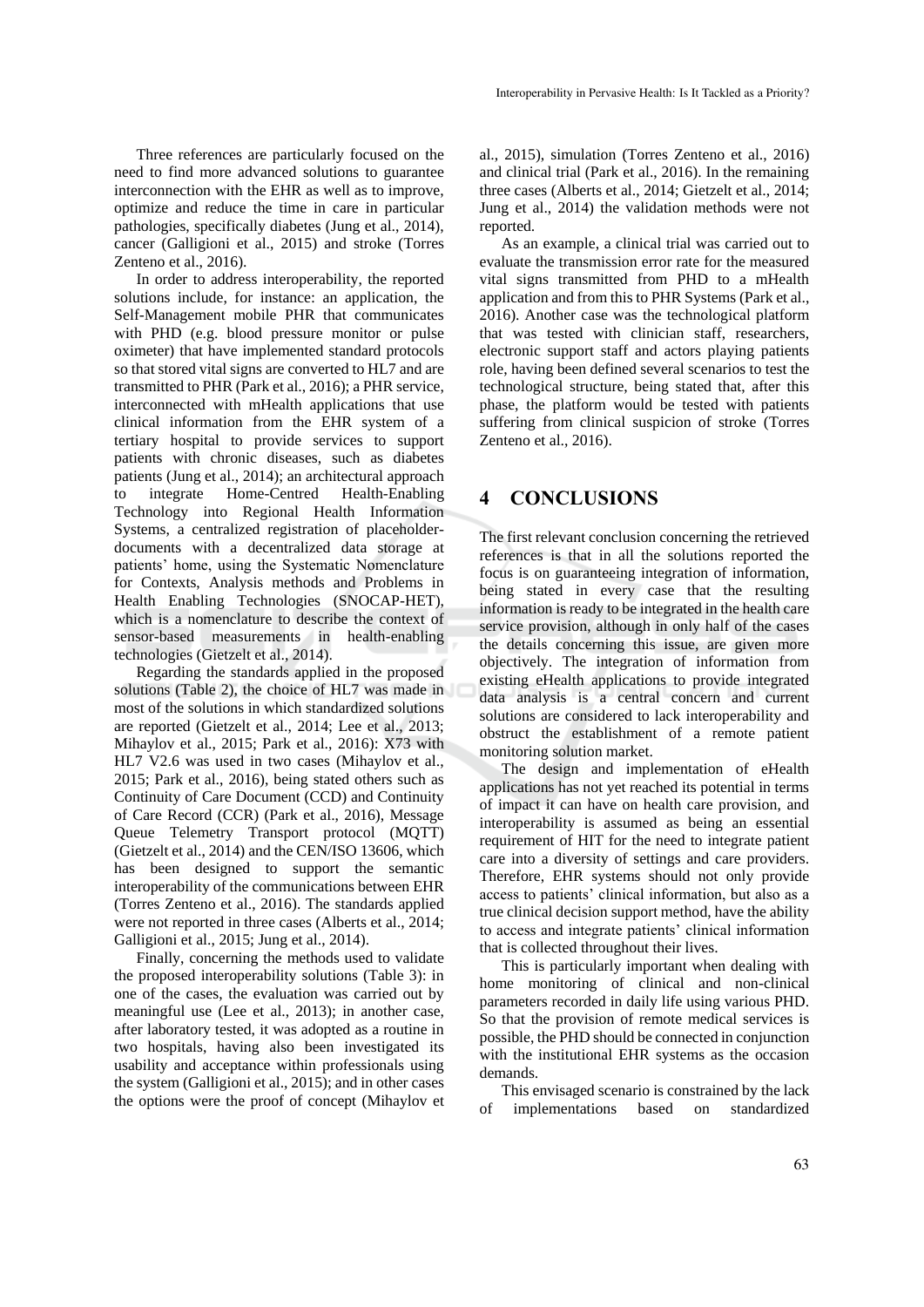information models that have same information content and transmission purposes.

The results of the systematic review presented in this article show that interoperability is not the major concern of a significant number of current technological developments. Indeed, it should be emphasized that of the 2778 initial references only 2% (61 references) explicitly mentioned the issue of interoperability. Moreover, within these 61 references assessed for inclusion, only eight corresponded to end-to-end solutions, since the information produced could be integrated into the health care service provision, where interoperability was considered an effective concern. Furthermore, within these eight references only one refers standards specifically related to semantic interoperability, used in a system whose validation is not yet reported.

So, and despite the developments that have been made in this area, there seems to be a lack of integration in the care chain, which may indicate the need to give greater priority to the issue of interoperability of PHD, both semantic and technological.

## **ACKNOWLEDGEMENTS**

This work was partially supported by COMPETE 2020 - Programa Operacional Competitividade e Internacionalização, Sistema de Incentivos à Investigação e Desenvolvimento Tecnológico (SI I&DT), under the project Social Cooperation for Integrated Assisted Living (SOCIAL).

## **REFERENCES**

- Alberts, R., Fogwill, T., Botra, A., Cretty, M., 2014. An integrative ICT platform for eHealth. In *2014 IST-Africa Conference and Exhibition, IST-Africa 2014.*
- Aragüés, A., Escayola, J., Martínez, I., Del Valle, P., Muñoz, P., Trigo, J. D., García, J., 2011. Trends and challenges of the emerging technologies toward interoperability and standardization in e-health communications. *IEEE Communications Magazine*, 49(11), 182-188.
- Connelly, K., et al., 2017. The Future of Pervasive Health. *IEEE Pervasive Computing*, 16.1: 16-20.
- Carr, D., O'Grady, M. J., O'Hare, G. M. P., Collier, R., 2013. SIXTH: A middleware for supporting ubiquitous sensing in personal health monitoring. *International Conference on Wireless Mobile Communication and Healthcare*. Springer, Berlin, Heidelberg, 2012.
- Costa, A., Novais, P., Simoes, R., 2014. An AAL collaborative system: The AAL4ALL and a mobile assistant case study. *Working Conference on Virtual Enterprises* (pp. 699-709). Springer, Berlin, Heidelberg.
- Cruz, V.T. et al., 2013. A rehabilitation tool designed for intensive web-based cognitive training: Description and usability study. *Journal of Medical Internet Research,* 15 (12), pp. e59.
- Damas, M., Pomares, H., Gonzalez, S., Olivares, A., Rojas, I., 2013. Ambient assisted living devices interoperability based on OSGi and the X73 standard. *Telemedicine and e-Health*, 19(1).
- Denkovski, D., Atanasovski, V., Gavrilovska, L., 2015. Device gateway design for ambient assisted living. *Future Access Enablers of Ubiquitous and Intelligent Infrastructures* (pp. 100-107). Springer International Publishing.
- Ding, F., Song, A., Tong, E., Li, J., 2016. A smart gateway architecture for improving efficiency of home network applications. *Journal of Sensors*, *2016*.
- Elsaadi, R., Shafik, M., 2016. Deployment of assisted living technology using intelligent body sensors platform for elderly people health monitoring. *Advances in Transdisciplinary Engineering*, 3, 219-224.
- Emery D., Heyes B.J., Cowan A.M., 2002. Telecare delivery of health and social care information. *Health Informatics Journal*, 8(1):29-33.
- Escobar, R., Akopian, D., Boppana, R., 2015. A sensor data format incorporating battery charge information for smartphone-based mHealth applications. In *Proceedings of SPIE - the International Society for Optical Engineering.*
- Eysenbach G., 2001. What is e-health? *J Med Internet Res.*, 3(2): e20.
- Ferreira, L., Ambrósio, P., 2012. Towards an interoperable health-assistive environment: The eHealthCom platform. In *Proceedings - IEEE-EMBS International Conference on Biomedical and Health Informatics, BHI 2012*, 930-932.
- Fong, S., 2011. Integration RFID in Internet Applications. In Özcan, A., Zizka, J. and Nagamalai, D. (Eds.): *WiMo/CoNeCo 2011, CCIS 162*, pp. 207–216, 2011. Heidelberg: Springer.
- Galligioni, E., et al., 2015. Integrating mHealth in oncology: Experience in the province of Trento. *Journal of Medical Internet Research*, 17(5).
- Gietzelt, M., et al., 2014. Home-centered health-enabling technologies and regional health information systems an integration approach based on international standards. *Methods of Information in Medicine*, 53(3), 160-166.
- Grossi, F., Bianchi, V., Losardo, A., Matrella, G., De Munari, I., Ciampolini, P., 2012. A flexible framework for ambient assisted living applications. In *Proceedings of the IASTED International Conference on Assistive Technologies, AT 2012*, 817-824.
- Halevy, A., 2011. Game-changing interoperability for healthcare: Bringing semantically harmonized clinical information into provider workflows from disparate